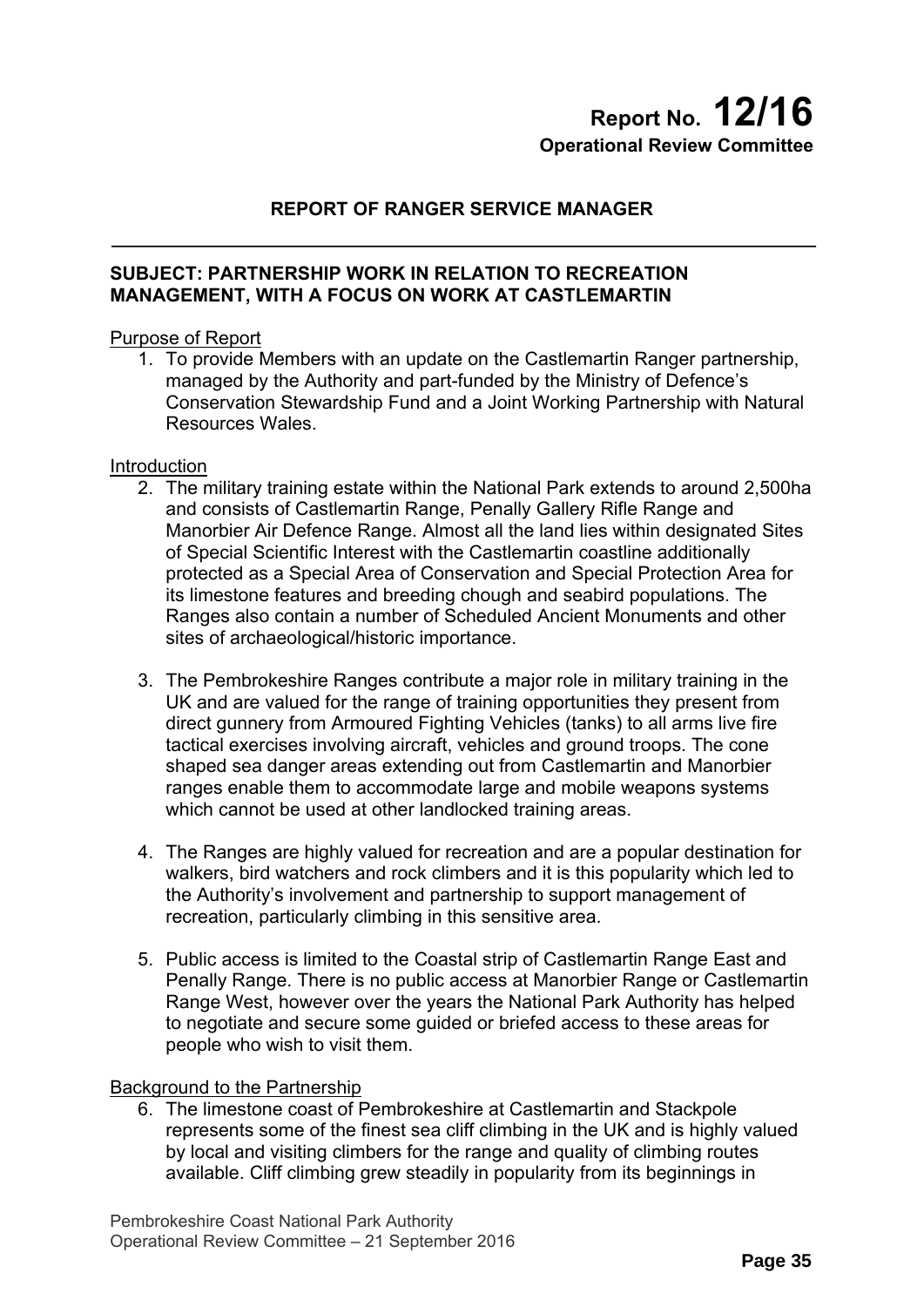Pembrokeshire in the 1960s and has recently enjoyed another surge in popularity with increasingly greater numbers of women taking part. The 2016 Visit Wales 'Year of Adventure' campaign has helped to fuel this recent popularity of climbing along with other adventure sports.

- 7. During the 1970s and 80s climbing was frowned upon by the MOD and public access to the Ranges was limited as the MOD Byelaws restricted access to the Coast Path route only. As climbing grew in popularity the lack of access caused frustration and many incidents of trespass into the Ranges by climbers seeking to explore new opportunities. Unregulated access to the cliffs gave rise to concern from nature conservation bodies that climbing activity was disturbing breeding bird populations reliant on ledges and crevices in the cliffs. Some species, such as the chough, already marginal in Pembrokeshire and threatened in the UK, were considered particularly vulnerable. There were perceptions that nature conservation was used as an excuse to keep the public out of the Ranges and that climbers were rule breakers who would not stick to access agreements.
- 8. Resolving this conflict between recreation, nature conservation and the landowner's primary business of military training was considered essential by the National Park Authority. Since the 1970s we have worked in partnership with the MOD, the National Trust who own the adjacent Stackpole Estate, CCW / NRW and other organisations through various partnership arrangements to carefully broker access arrangements that meet Park Purposes and the Sandford principle: to ensure that, when conflicts cannot be reconciled, nature conservation is not compromised by public access.
- 9. The Castlemartin Ranger post developed from an initial seasonal post funded in the early 1990s by South Pembrokeshire District Council, Countryside Commission and PCNP and later from a joint post funded with NT and covering Stackpole. The more permanent arrangement came from the production of a joint Integrated Land Management Plan produced for each of the ranges around 2002 and resulted in a post with a much wider remit. All the partners in the production of the management plan stressed the importance of a coordinating ranger role and over many years of careful conflict resolution the work of the Ranger at Castlemartin has achieved a well-balanced situation of managed voluntary climbing restrictions which are well communicated and understood by the climbing community. Infringements are rare, although do still happen occasionally and regular monitoring is key to their success.

## Current funding arrangements

10. The current partnership between the Defence Infrastructure Organisation (DIO), the estate management branch of the MOD, Natural Resources Wales and PCNPA has been in place since 2003. The partnership funds the post of the Castlemartin Ranger on a part-time basis with a seasonal assistant covering weekends and bank holidays from Easter to the end of September, along with a vehicle and small materials budget. The total annual cost of the partnership is £34,000, with 50% of the budget provided by the DIO, 25% by NRW and the remaining 25% by PCNPA. The current funding is provided through a three year Joint Working Partnership with NRW which ends in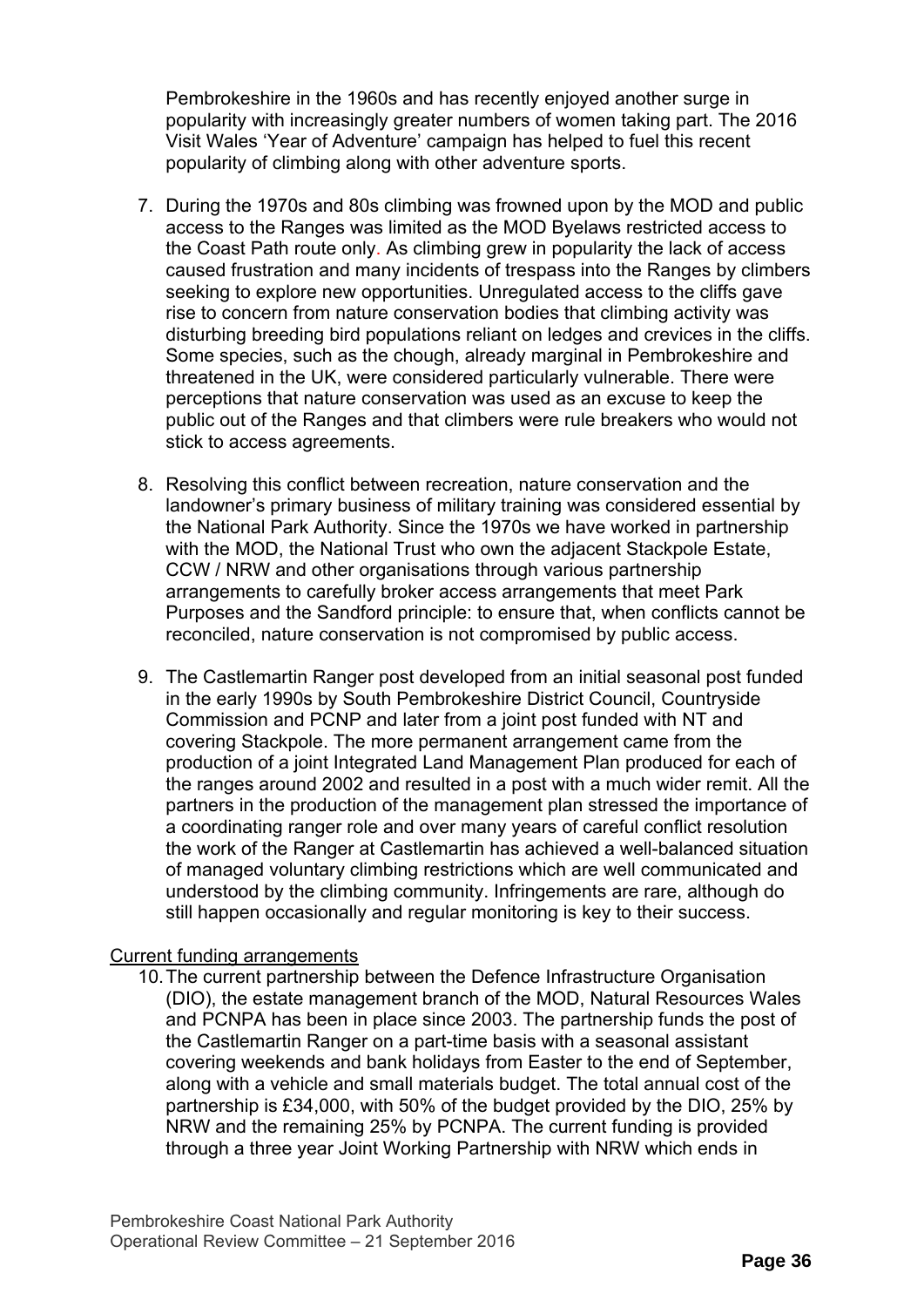March 2018 and an annual grant from the DIO's Conservation Stewardship Fund. PCNPA's contribution is from the Authority's core funds.

# **Outcomes**

- 11. The outcome of the current Joint Working Partnership is that the military ranges in Pembrokeshire are managed in a way that integrates their military function with the high landscape and recreational value and conserves their important conservation features. This is assessed through working with stakeholders, a programme of conservation monitoring and review of the integrated land management plan.
- 12. There are a number of outcomes and measures identified to meet this aim listed below. Progress against the agreed outputs is reported at a quarterly steering group of the partners and through interim and annual reports.

| Output                                                                                                                                                                    | Measure                                                                                                                             |
|---------------------------------------------------------------------------------------------------------------------------------------------------------------------------|-------------------------------------------------------------------------------------------------------------------------------------|
| Climbing restrictions implemented for<br>all Scheduled nesting bird species<br>within the Castlemartin Cliffs SPA<br>likely to be impacted by recreational<br>disturbance | Number of restrictions in place<br>compared to number of nest<br>sites                                                              |
| Regular liaison meetings with<br>stakeholder groups which achieve<br>consensus, agree access<br>arrangements and prevent<br>misunderstandings or misuse.                  | Cliff Climbing Liaison meeting.<br><b>Access and Recreation Meeting</b><br><b>Pembrokeshire Ranges</b><br><b>Conservation Group</b> |
| Optimise opportunities for recreational<br>use of Castlemartin Range West                                                                                                 | Number of climbers, fishermen,<br>surfers and walkers attending<br>briefings and gaining access.                                    |
| Agreed species and habitat<br>monitoring programme and co-<br>ordination of volunteer monitoring                                                                          | All survey data input onto<br>national biological recording<br>systems and trends reported to<br><b>NRW</b>                         |

## Achievements and highlights

- 13. The significant achievement of the partnership is the implementation of an integrated land management plan for the Ranges, a key requirement of which is the employment of a part time Ranger and seasonal assistant to monitor and manage the special features of the Ranges and safeguard public access. The Rangers' work focuses on ensuring that recreational activity has minimal impact on cliff nesting birds and other notable species through an effective series of agreed seasonal climbing restrictions, management of the public access network and provision of other access opportunities. The Rangers are closely involved in monitoring the conservation features of the scheduled sites on the MoD Ranges, liaising with user groups, both civilian and military, and ensuring that sustainable public access is achieved whenever possible.
- 14. Notable recent achievements of the role include:
	- a. Facilitated the creation and ongoing management of the Castlemartin Range Trail.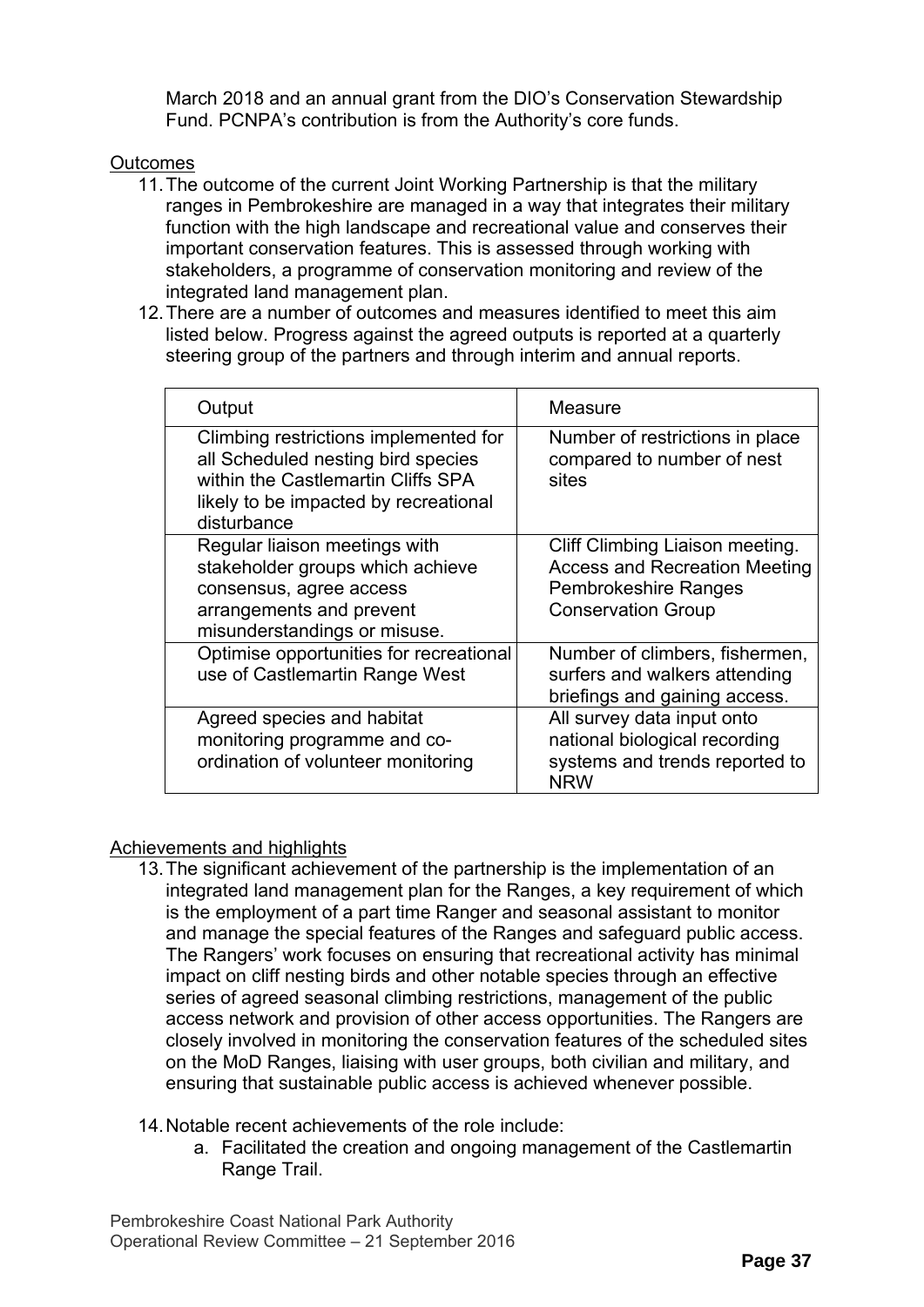- b. Worked with the Bumblebee Conservation Trust to improve management of meadow areas for bumblebees along with interpretive materials for the public.
- c. Restoration of the historic orchard at Brownslade.
- d. Developed access arrangements for cavers for the first time with an agreed protocol for cave conservation and exploration.
- e. Negotiated year-round access to Castlemartin Range West for climbers.
- f. Worked with the British Mountaineering Council to improve/remove belay stakes from cliff tops.
- g. Provided opportunities for the communities most closely affected by military activity on both Castlemartin and Manorbier Ranges to have guided tours.
- h. Worked with DIO to improve boundary signage and the range boundaries including hedge planting, seating and a wildflower meadow.
- i. Successfully acquired funding to carry out scrub control for both wildlife and public access requirements
- j. Assisted with the production of interpretation panels and the new DIO Public Information Leaflet
- k. Annual monitoring of species including chough, peregrine, greenwinged orchid and seal pups
- l. Led educational visits to the Camp and Ranges.

## Financial, Risk and Compliance Considerations

- 15. The current cost of the Ranger post to the Authority is £8,500. This can be expected to increase by a small percentage annually as salaries increase and when the vehicle lease is renewed.
- 16. There are a number of risks to be considered:

All the three public sector partners are facing budget reductions and if one partner were to reduce or withdraw their contribution there is a risk that the remaining partners would not be able to meet the cost of the post. As the employer, PCNPA would be responsible for any redundancy arrangements that might ensue. Whilst the Partners each have statutory responsibilities with regards to public access and nature conservation no partner is effectively resourced to deliver the whole of the rangers' work which is very much reliant on on-site observation and personal contact and negotiation.

17. The work of the Castlemartin Ranger partnership enables the partners to better comply with their statutory functions; the role contributes significantly to NRW's Business Plan priorities as an innovative approach to the implementation of EU and UK nature conservation legislation and by delivering biodiversity action plan targets such as the Pembrokeshire Chough Species Action Plan, and the Coastal Habitat Action Plan. The role contributes to six of the Authority's seven Well-being Objectives, notably though provision of opportunities for physical activity and mental wellbeing, but also through work to safeguard species and habitats of international significance.

#### Human Rights/Equality issues

18. No issues have been identified